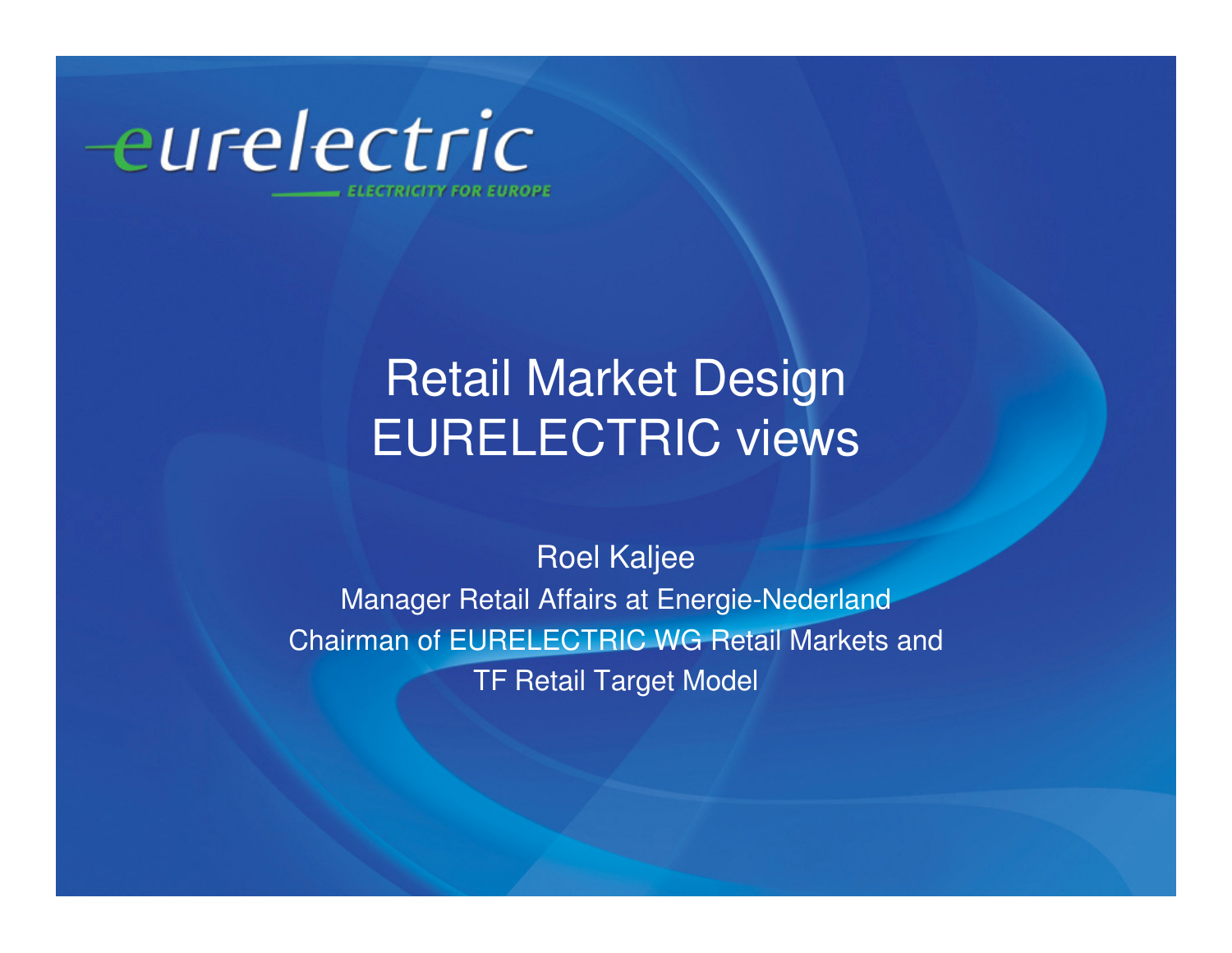## Why retail market design?

### **What is retail market design?**

• How things work beneath the surface

to bring benefits of competition (prices,

quality, choice) to consumers

**Why relevant to Europe?**



• Until now strong focus on wholesale, but with retail

approx. 40% of the market, it's 100% of the citizens!

• Need to make it work across EU-27

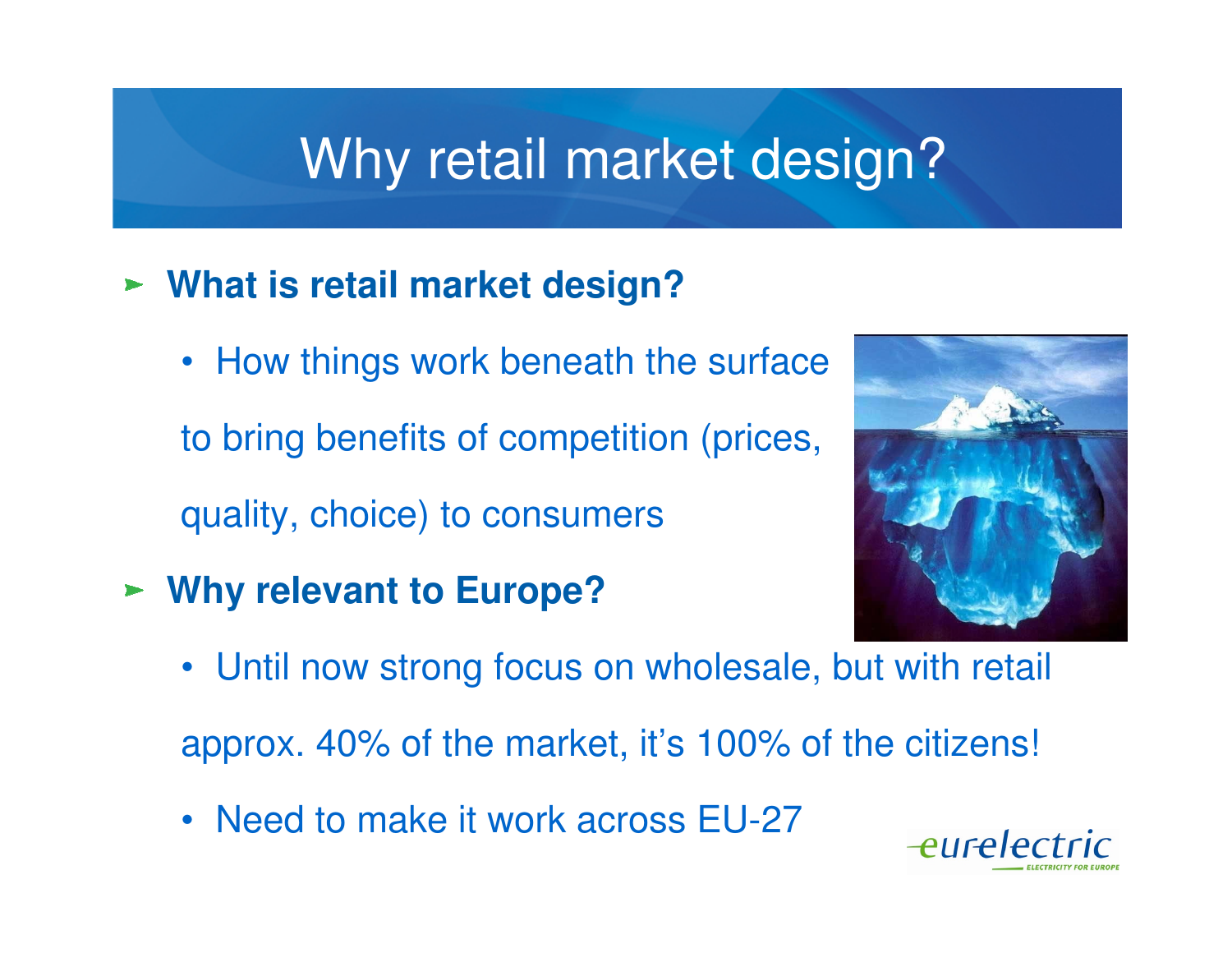# How to make market design work for customers

- **Smooth switching (customer choice and confidence)**
- **Accurate consumption data (customer awareness, clear bills)**

**But also and even more important:**

- **Clear roles and responsibilities (who does what)**
- **Efficient and effective data exchange (when do the actors communicate what to whom)**

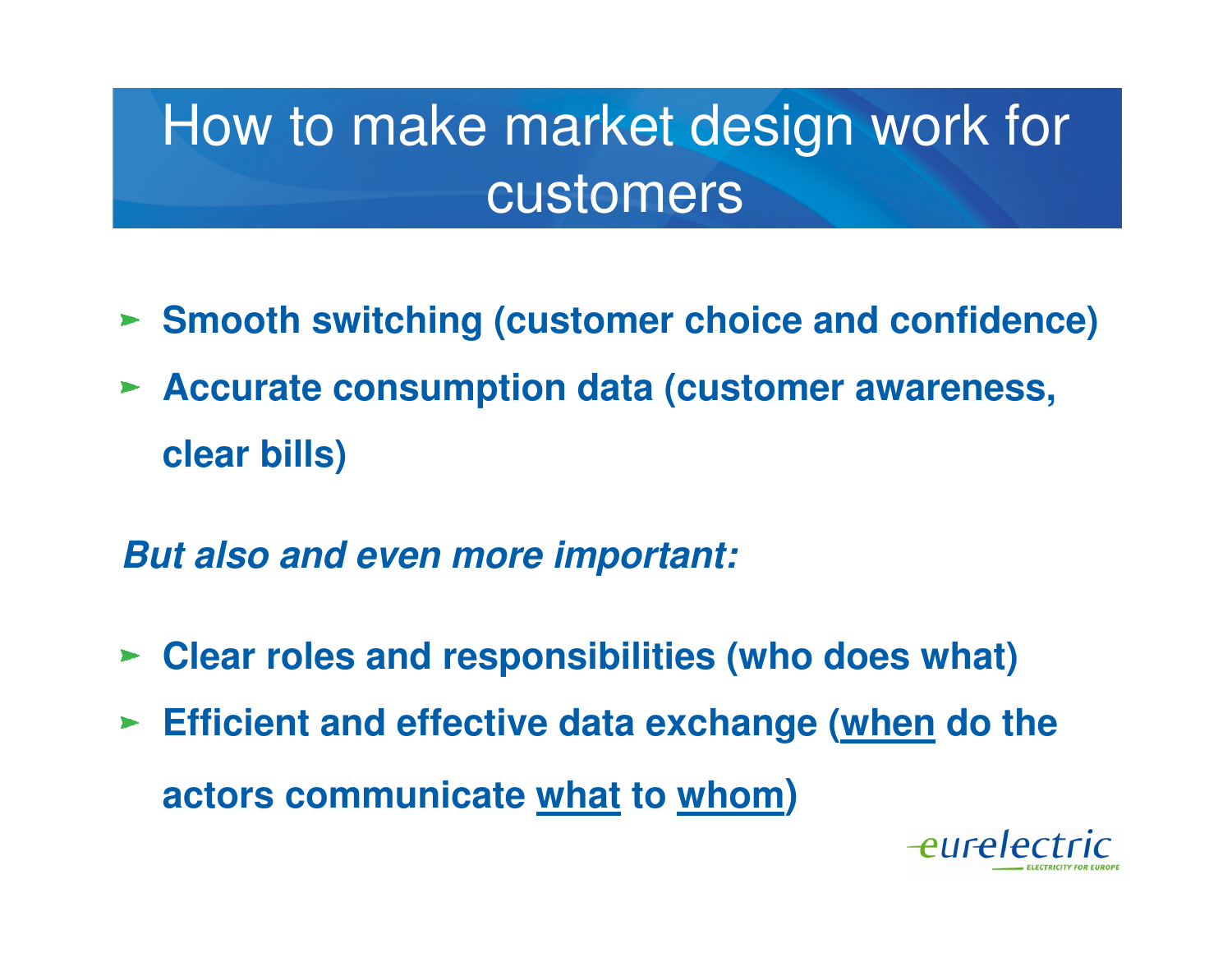# 1. Smooth switching (1/2)

### **Customers must actively choose their supplier!**

- No fear of switching: customers know they won't be cut off when changing supplier and will receive the right bill (**confidence**)
- Contract terms are clear and transparent so that the customer can make a confident choice (**choice**)
- ► Behind the scenes, efficient and effective data exchange, and clear roles and responsibilities for highquality processes

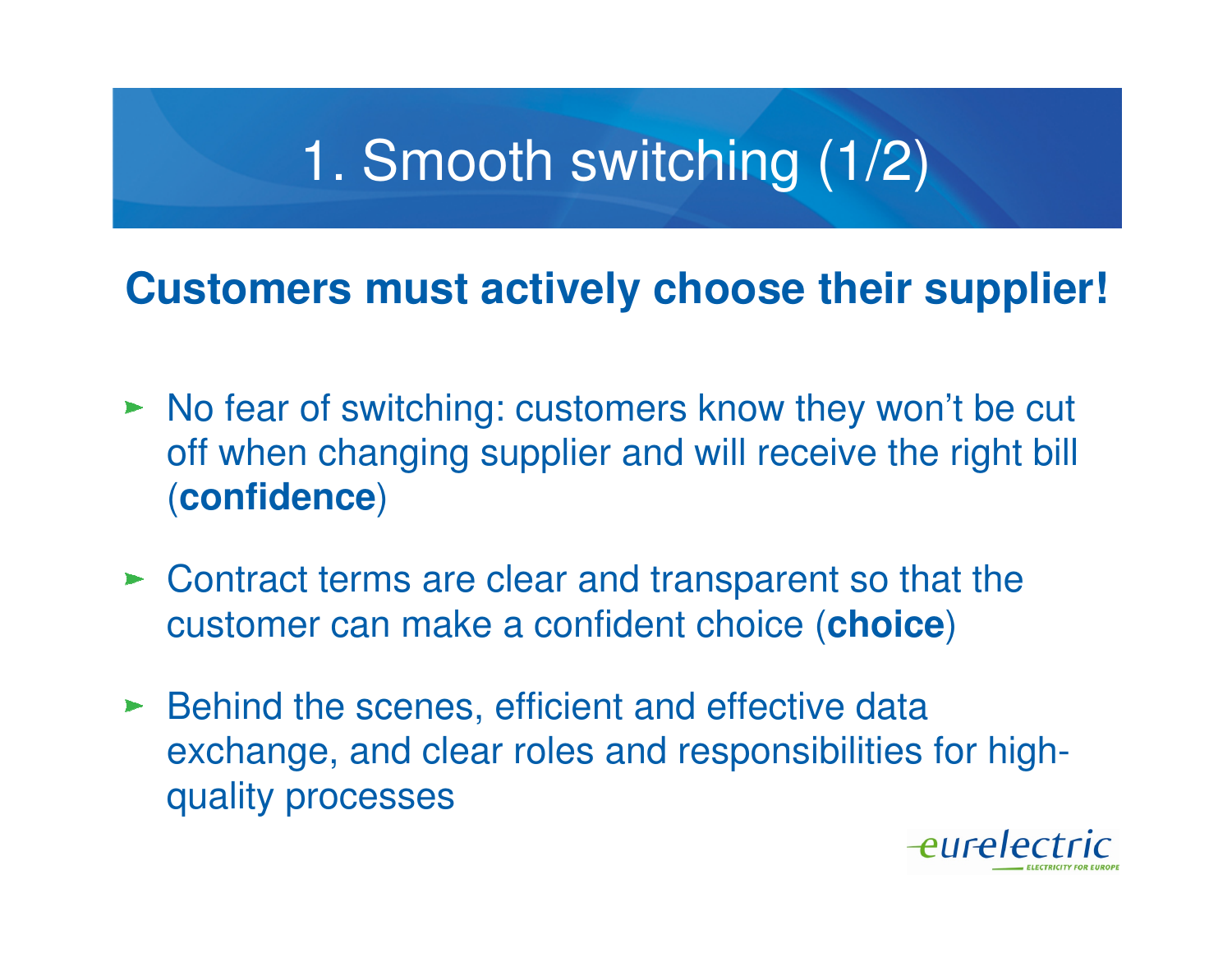# 1. Smooth switching (2/2)

### **Customer choice means that behind the scenes**

- **DSOs provide connection** and consumption information to market players
- $\blacktriangleright$  Data exchange is timely, efficient and nondiscriminatory
- $\blacktriangleright$  Privacy and confidentiality are safeguarded



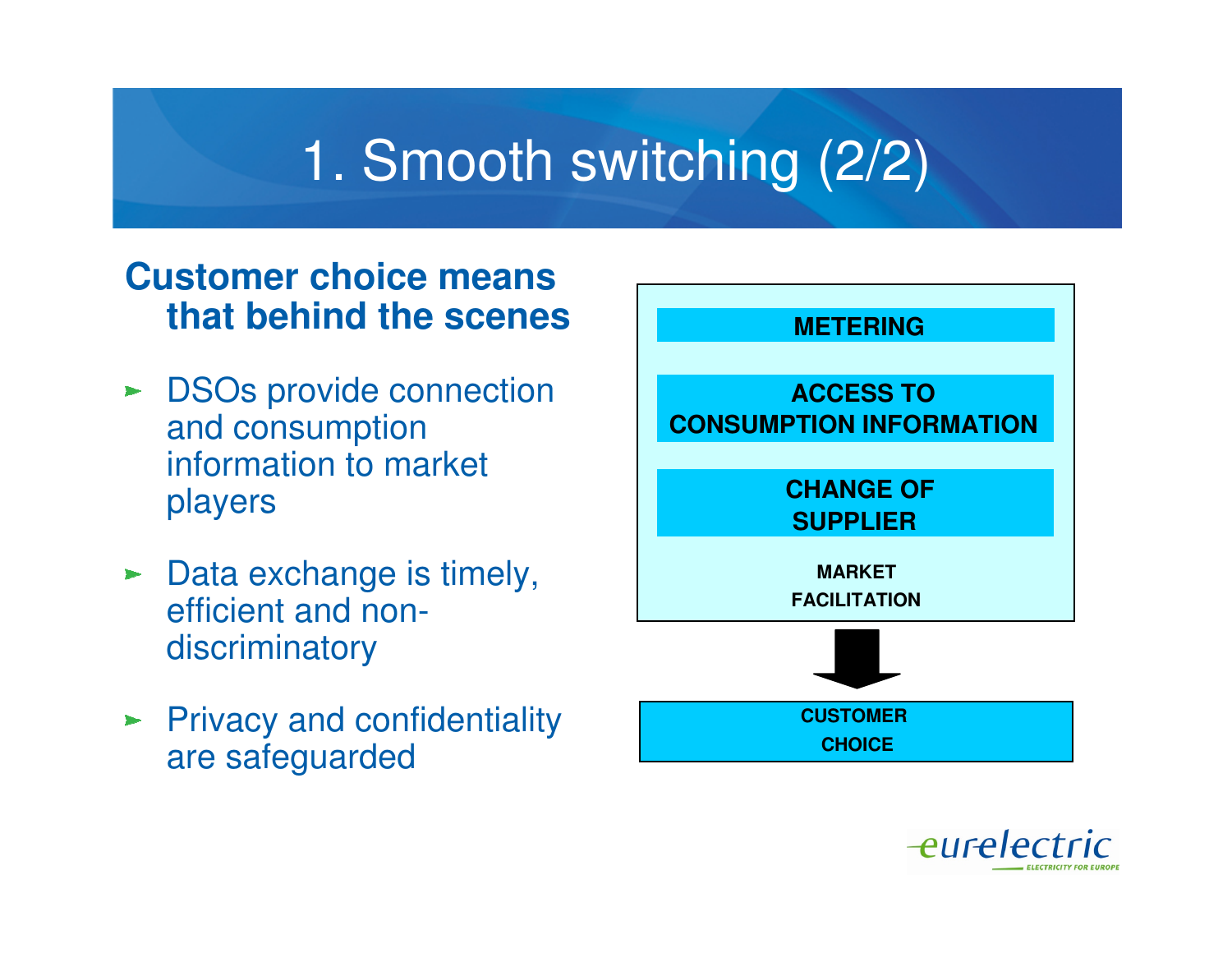## 2. Accurate consumption data

#### **Awareness**:

customers receive accurate bills frequently enough (according to their preference) to manage their consumption

### **Clear bills**:

balance between amount of information and easily understandable bills

### **Information**:

customer must be able to choose between wide range of offers

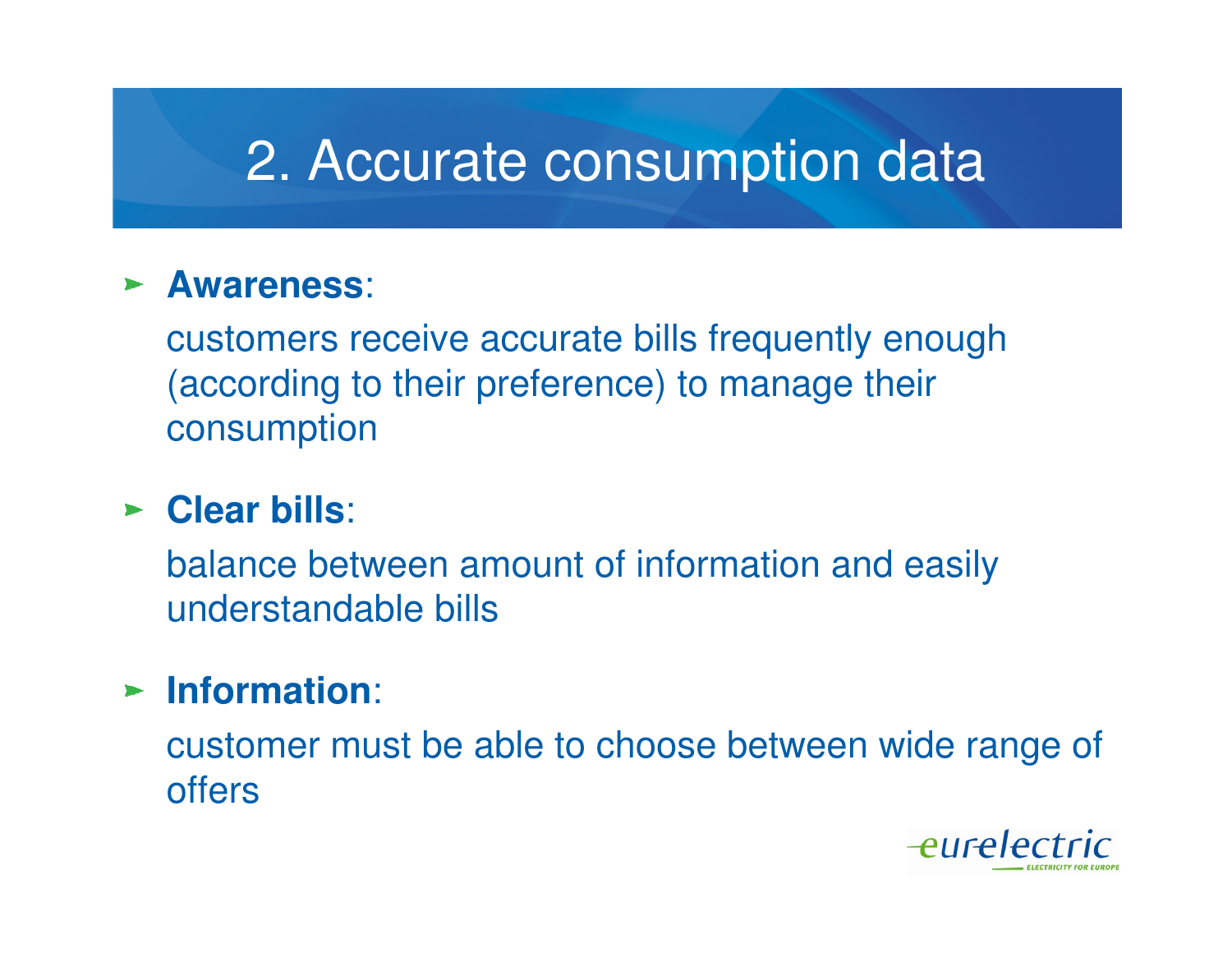# 3. Clear roles and responsibilities (who does what)

- **Supplier** as the **main point of contact**: makes all the (major) processes easier from the customer perspective
- **DSO** as **neutral market facilitator**: ensures swift market processes through information exchange with market players
- Minimum standards for information exchange (what and when)

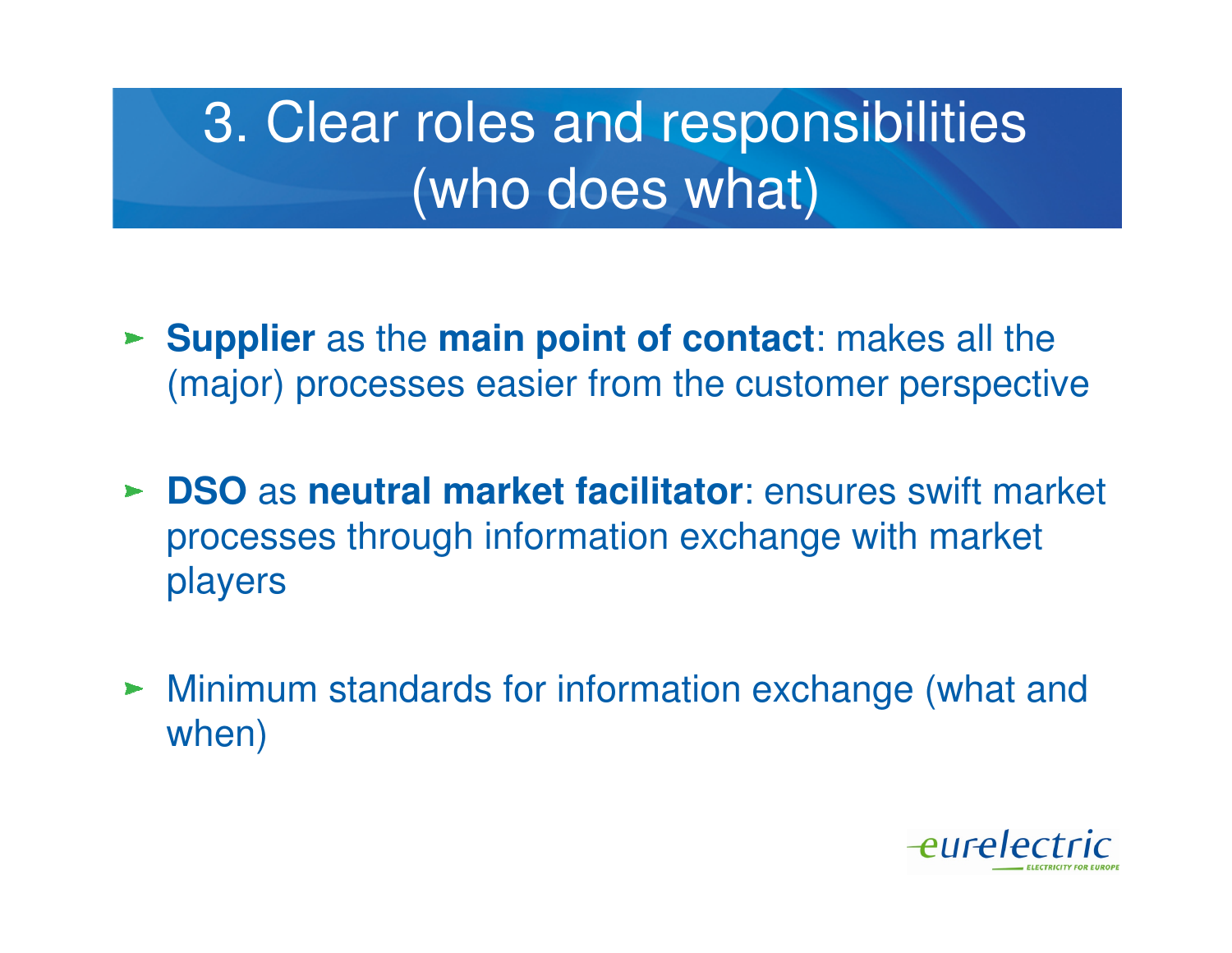# 4. Efficient and effective data exchange

**Interoperability benefits consumers** through:

- **Facilitated communication between market actors**
- **Reduced barriers to market entry**
- **More cost-efficient processes**
- **Facilitated innovation and offering of new services**
- Avoided dependency on a single equipment or serviceprovider

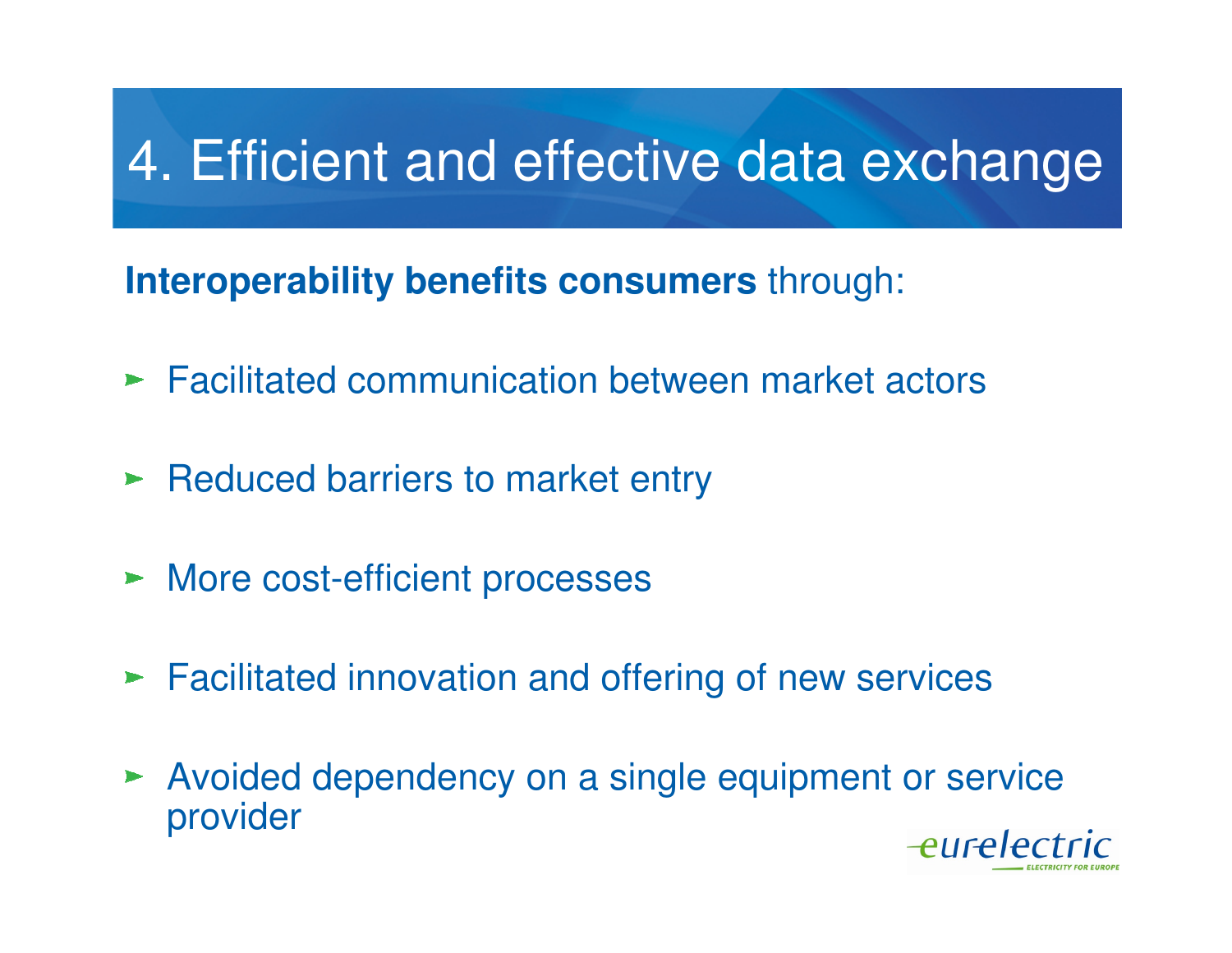# A harmonised retail market design: desirable and realistic?

**Harmonisation across EU requires a stepwise approach, i.e. evaluating the need for next steps based on experience gained**

#### **Among the first steps:**

- •(minimum level of) harmonisation of roles and responsibilities
- $\bullet$  (minimum) requirements regarding the availability of data to be exchanged

#### **Possible next steps:**

- •(minimum level of) standardisation of retail market related processes
- • (minimum level of) standardisation of retail market related rules and legislation

#### **Possible ultimate steps:**

- $\bullet$ harmonisation of retail market related processes
- $\bullet$ harmonisation of data to be exchanged